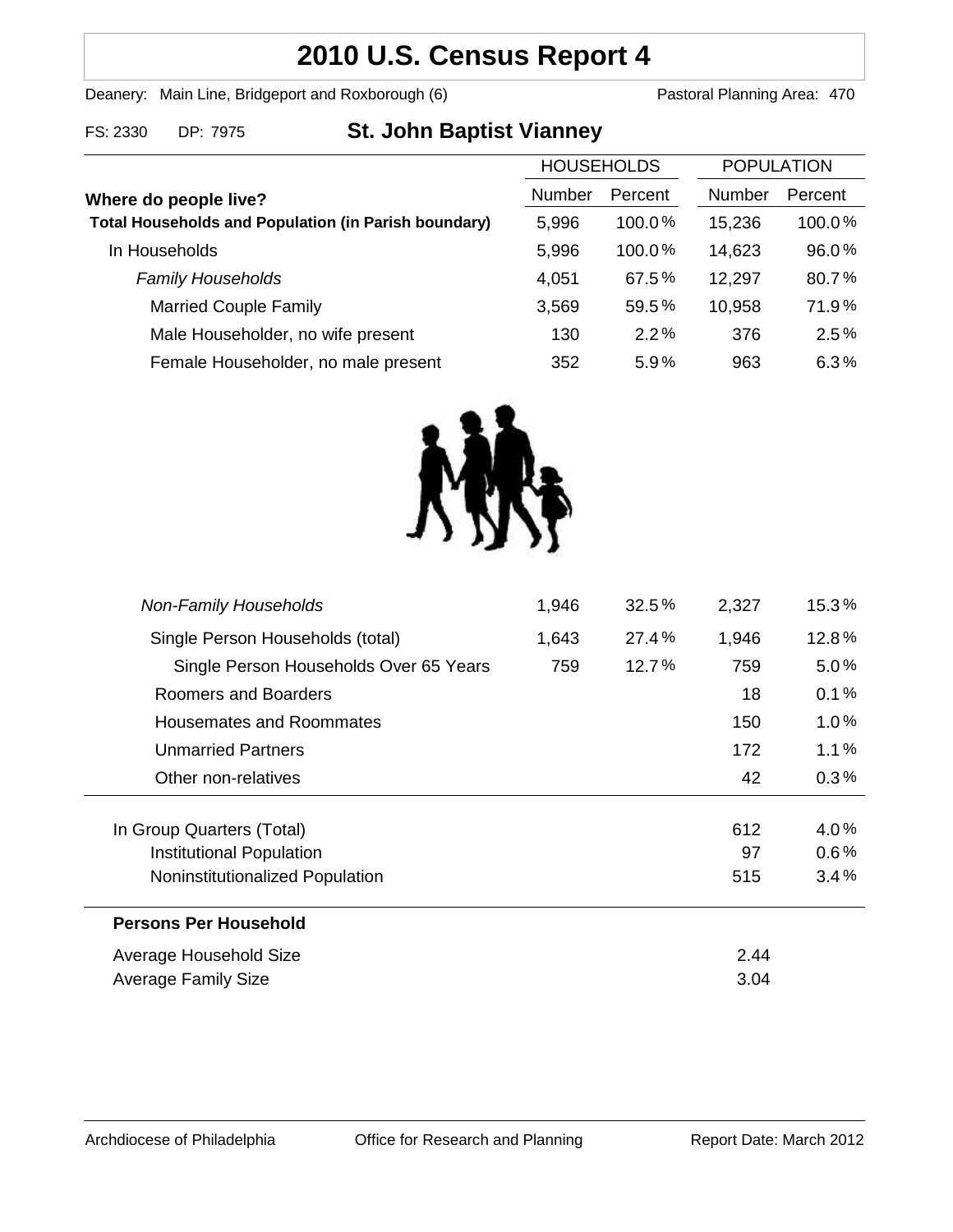### **2010 U.S. Census Report 4**

Deanery: Main Line, Bridgeport and Roxborough (6) Pastoral Planning Area: 470

### FS: 2330 DP: 7975 **St. John Baptist Vianney**

|                                                      |                | <b>POPULATION</b> |  |
|------------------------------------------------------|----------------|-------------------|--|
| Where do Children - Under Age 18 Live?               | Number         | Percent           |  |
| Total Children - Under Age 18 (in Parish boundary)   | 3,447          | 100.0%            |  |
| In Households                                        | 3,446          | 100.0%            |  |
| Householder or spouse is under 18                    | 0              | 0.0%              |  |
| With Related:                                        |                |                   |  |
| Married-Couple Family                                | 2,965          | 86.0%             |  |
| Male Householder, No Wife Present                    | 107            | 3.1%              |  |
| Female Householder, No Husband Present               | 307            | 8.9%              |  |
| <b>Other Related Householder</b>                     | 12             | 0.4%              |  |
| <b>With Non-Relatives</b>                            | 8              | 0.2%              |  |
| <b>Grandparent Householder</b>                       | 45             | 1.3%              |  |
| In Group Quarters                                    | $\overline{2}$ | 0.0%              |  |
| Institutionalized population                         | 0              | 0.0%              |  |
| Noninstitutionalized population                      | $\overline{2}$ | 0.0%              |  |
| Where do Adults - Age 65 and Older - Live?           |                |                   |  |
| Total Adults - Age 65 and Older (in Parish boundary) | 3,107          | 100.0%            |  |
| In Households                                        | 2,935          | 94.5%             |  |
| Family Households:                                   | 2,059          | 66.3%             |  |
| Is Householder or Spouse                             | 1,934          | 62.3%             |  |
| With Other Relative Householder                      | 21             | 0.7%              |  |
| With Non-Related Householder                         | 10             | 0.3%              |  |
| is Parent                                            | 56             | 1.8%              |  |
| is Parent-in-Law                                     | 38             | 1.2%              |  |
| In Non-family Households:                            | 876            | 28.2%             |  |
| Male Living Alone                                    | 173            | $5.6\%$           |  |
| Male not Living Alone                                | 27             | 0.9%              |  |
| Female Living Alone                                  | 586            | 18.9%             |  |
| Female not Living Alone                              | 33             | 1.1%              |  |
| Other                                                | 56             | 1.8%              |  |
| In Group Quarters                                    | 171            | 5.5%              |  |
| Institutionalized population                         | 94             | 3.0%              |  |
| Noninstitutionalized population                      | 77             | 2.5%              |  |
| Housing Units in the Parish boundary                 |                |                   |  |
| <b>Total Housing Units</b>                           | 6,410          | 100.0%            |  |
| Occupied                                             | 5,996          | 93.5%             |  |
| Owner-Occupied                                       | 4,839          | 75.5%             |  |
| Renter-Occupied                                      | 1,157          | 18.1%             |  |
| Vacant                                               | 414            | 6.5%              |  |

Archdiocese of Philadelphia **Office for Research and Planning** Report Date: March 2012